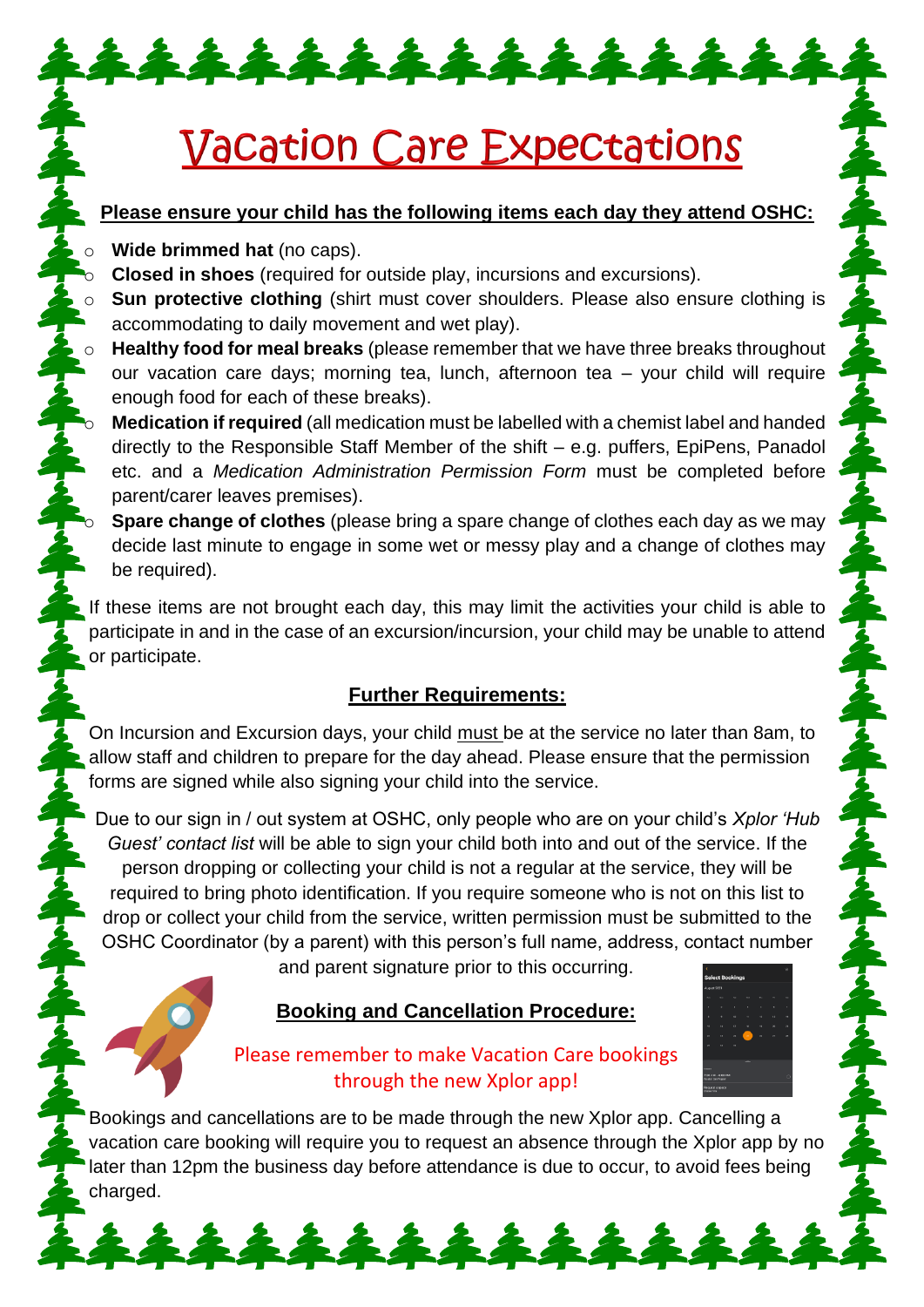# St Joseph's Wandal OSHC September Vacation Care 2021

# Ph: 0429 316 543